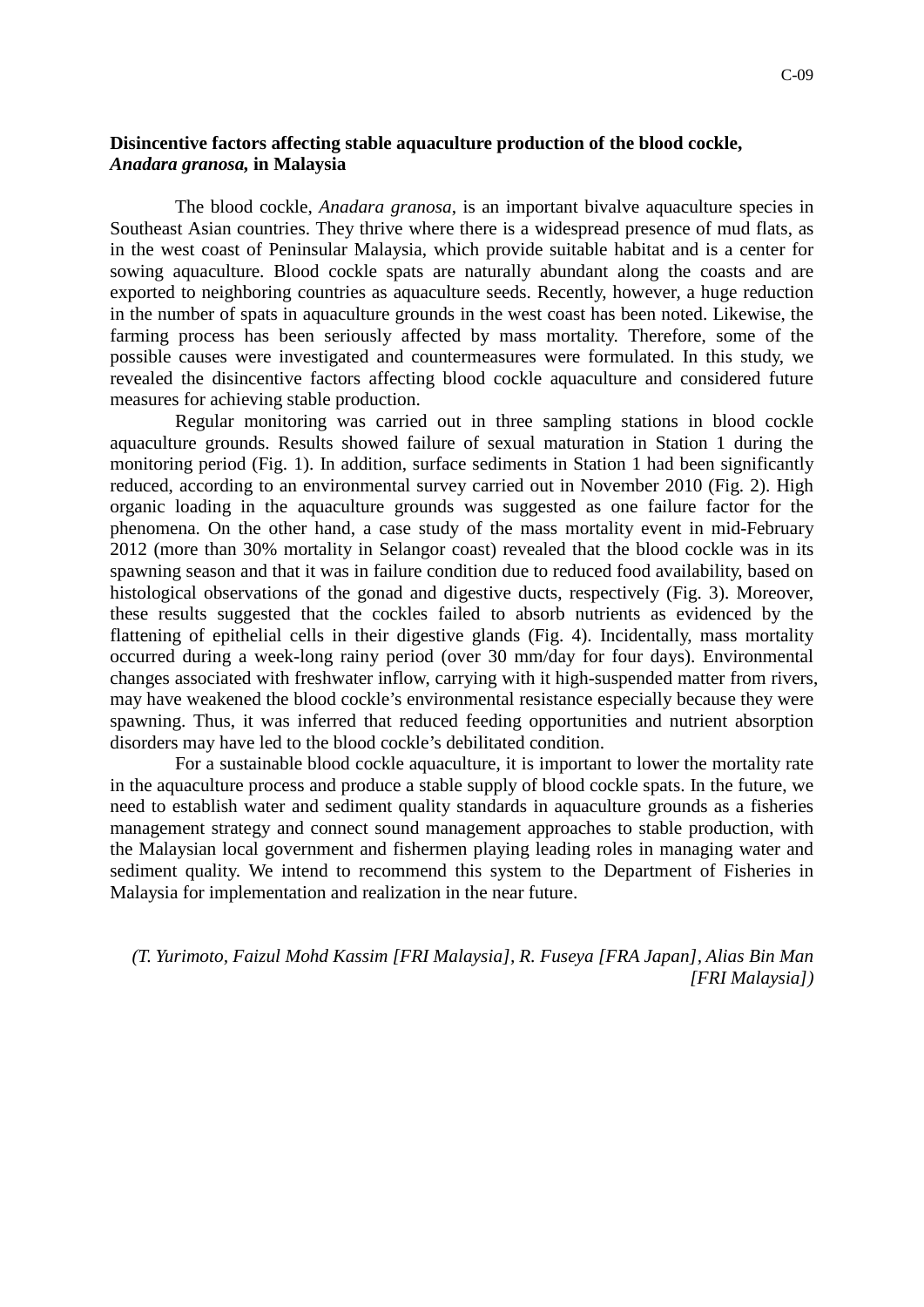

Fig. 1. Naked-eye observations of the visceral area covering the gonad of the blood cockle. Score 0: immature, score 1: developing, and score 2: mature. Number in parentheses refers to the number of individuals used for observation. The graph shows that there was no gonad development at Station 1 (●), whereas significant development was observed at Stations 2 and 3 ( $\circ$  and  $\triangle$ ). Error bar indicates standard error.



Fig. 2. Redox potentials in surface sediments around the blood cockle aquaculture grounds. Significant reduction was detected at Station 1 where sexual maturation of the blood cockle was not observed. Significant difference  $(P \le 0.01)$  was observed between a and b. This survey was conducted in November 2010 when gonad development was observed in Stations 2 and 3. Error bar indicates standard error.